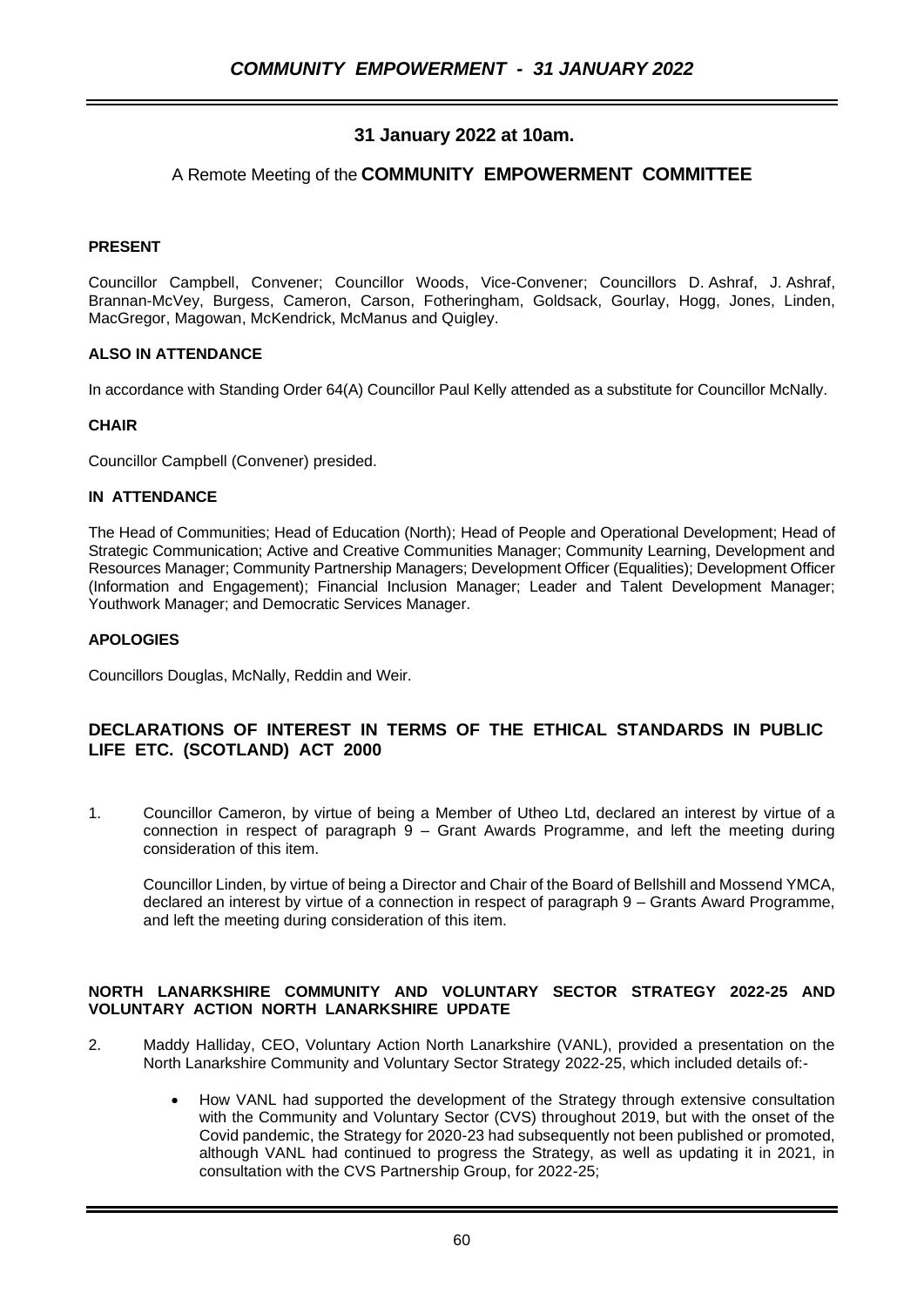- The Mission of the Strategy;
- How the Strategy supported the CVS's contribution to the delivery of the Plan for North Lanarkshire, together with the linked North Lanarkshire Partnership partner priority themes and related strategies of the Plan;
- How the Strategy was an umbrella strategy and how it was supported by a number of other complementary CVS Plans;
- How VANL had facilitated implementation of the Strategy by working with the CVS Partnership Group, the wider CVS and other statutory partners;
- Progress against each of the four objectives of the Strategy, and
- Opportunities and challenges for the CVS as well as VANL.

Thereafter, Ms Halliday responded to Members' questions and comments.

**Decided:** that the terms of the presentation be noted.

## **PROGRAMME OF WORK PO05.2(4) - REVIEW OF THE COUNCIL'S APPROACH TO THE IMPLEMENTATION OF THE FAIRER SCOTLAND DUTY**

- 3. With reference to paragraph 11 of the Minute of the meeting of the Policy and Strategy Committee held on 30 September 2021, there was submitted a report by the Head of Communities (1) providing information on the review of how the Council's approach to the implementation of the Fairer Scotland Duty had delivered on the duty to reduce socio-economic disadvantage; (2) advising that the review had also explored the synergies and opportunities between the Fairer Scotland Duty and the Towards a Fairer Norther Lanarkshire Tackling Poverty Strategy; (3) outlining the methodology used in the review to understand the effectiveness of the Council's approach to implementing the Fairer Scotland Duty; (4) intimating that to assist with evidencing the active consideration required by the Duty, the Council had taken the decision to integrate the Fairer Scotland Duty into the Equality Impact Assessment process that was a requirement of the Public Sector Equality Duty, as both duties were inextricably linked; (5) enclosing, within Appendix 1 to the report, the Scottish Government's revised Fairer Scotland Duty Guidance, which had been updated, enhanced and informed by the experience of delivering the duty since 2018 and (6) proposing the establishment of a plan of work, to be overseen by a new Equalities and Inclusion Board, to further support the delivery and implementation of the required improvements to the Fairer Scotland Duty.
	- **Decided:** that the development and delivery of a plan of work, to be overseen by an operational Equalities and Inclusion Board in line with the Council's Project Management guidance, to further support the delivery and implementation of the Fairer Scotland Duty as set out in section 2.2 of the report and incorporating the updated Scottish Government Guidance as referred to in section 2.4 of the report and included in Appendix 1 to the report, be approved.

## **PROGRAMME OF WORK PO48 – ACTIVE AND CREATIVE COMMUNITIES STRATEGIC ACTIVITY FRAMEWORK FOR NORTH LANARKSHIRE 2020-2024**

4. With reference to paragraph 5 of the Minute of the meeting of this Committee held on 23 August 2021, there was submitted a report by the Head of Communities (1) providing an update on the agreed action plan to deliver and promote the Active and Creative Communities Strategic Activity Framework and its priorities of active living, sport, dance and play, creativity, and cultural; (2) advising that the plan aimed to deliver support in terms of health and wellbeing, the local economy, education, reducing inequality, and realising innovative future working with local communities; (3) setting out, within Appendix 1 to the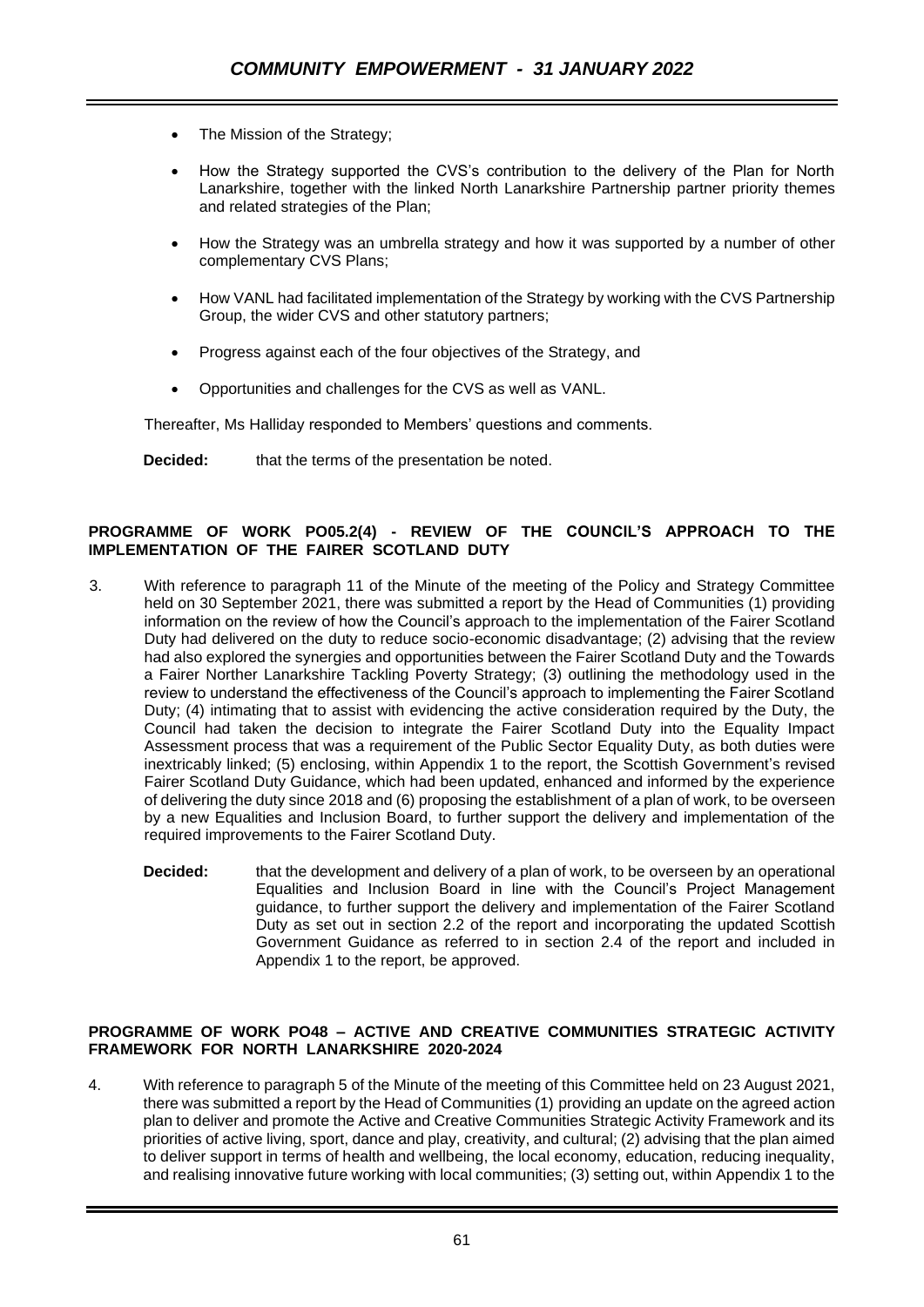report, an update on progress to date with each of the five priority areas contained within the action plan; (4) providing details of two new projects that the Active and Creative Communities team had been working on which, subject to funding approval, would offer further possibilities for the communities of North Lanarkshire, and (5) indicating that the Council's ongoing partnership with other key stakeholders was key to the delivery of the Strategic Framework, and that, in addition to the continued close working with internal colleagues, the Active and Creative Communities team had continued to meet regularly with the NHS Lanarkshire Health Improvement team, SportScotland, the Scottish Football Association and representatives from local community groups and clubs.

**Decided:** that the approach being taken by the Active and Creative Communities team to deliver on the Strategic Framework Activity Plan, promoting increased engagement on the Health and Wellbeing and Prevention agendas, improved customer participation levels across a range of activities and enhanced contributions by the delivery vehicle to the health, wellbeing and socially inclusive ambitions be endorsed.

#### **PROGRAMME OF WORK PO56.1 (1, 2, and 4) – WORKING WITH COMMUNITIES MODEL AND SUPPORTING GOVERNANCE STRUCTURE**

5. With reference to paragraphs 3, 4 and 13 of the Minute of the meeting of this Committee held on 1 November 2021, there was submitted a report by the Head of Communities (1) providing an update position on work that had been carried out in line with three related areas of the Plan for North Lanarkshire Programme of Work, delivered under the workstream PO56.2 Working with Communities Model and Supporting Governance Structure, namely, PO56.2 reporting on (a) progress relating to the implementation of the nine Local Outcome Improvement Plans (LOIPs), PO56.2 (b) the establishment of a Community Board Development Programme, and PO56.2 (c) the creation of Participatory Budgeting Task/Reference Groups, respectively; (2) advising (a) that the LOIPs covering each of the nine Community Board areas had been launched and published on the Council's website; (b) that work was underway with partners and community representatives, and in some cases through the creation of Sub-Groups, to progress key priorities, a composite summary of which was attached as Appendix 1 to the report; (c) that work was ongoing with Council services and partners to ensure a co-ordinated approach to the work linked to key cross cutting themes; (d) that progress against LOIP priorities was provided to Community Boards on a regular basis, was reflected within the North Lanarkshire Partnership's Working with Communities Programme Progress Tracker, a copy of which was included within Appendix 2 to the report, and would be reported to the Community annually and published in line with the requirements of the Community Empowerment (Scotland) Act 2015, and (e) that the North Lanarkshire Partnership Strategic Leadership Board had approved an implementation plan for the creation of partnership teams, organised around the delivery of LOIPs and designed to build upon the positive and productive partnership approaches already in existence, and organised in a manner that would secure alignment to the nine Community Boards, but at the same time, reflecting the area-based responsibilities of partnership agencies; (3) informing that an area, known as the Community Board Member Development Hub, had been developed on the Council's Learning Management System, LearnNL, which housed all learning resources for members of the Community Boards to access a wide range of learning resources with a focus on the key requirements identified through the Training Needs Analysis that had been conducted with the nine Community Boards; (4) indicating that the Community Boards Development Hub, originally scheduled to be launched in January 2022, had required to be pushed back to April 2022 to allow sufficient time for the site to be built and members to be trained in its use; (5) setting out, within Appendix 3 to the report, the updated implementation plan for the Community Board Development Programme; (6) intimating that, following the presentation of a briefing paper to each of the nine Community Boards during the November/December 2021 cycle of meetings, a copy of which was included as Appendix 4 to the report, that had outlined the role and requirements of the Participatory Budgeting task/reference groups, each Community Board had been tasked with identifying the most appropriate local structure to be put in place, supported by Council officers, to progress Participatory Budgeting (PB) at a local level; (7) enclosing, within Appendix 5 to the report, the updated Mainstream PB Action Plan that would be used to finalise the initial timelines that the task and reference groups would work towards, and (8) highlighting that, as part of the ongoing development of PB at a local level, the new task and reference groups would be asked to identify a portion of budget, that was currently from the Local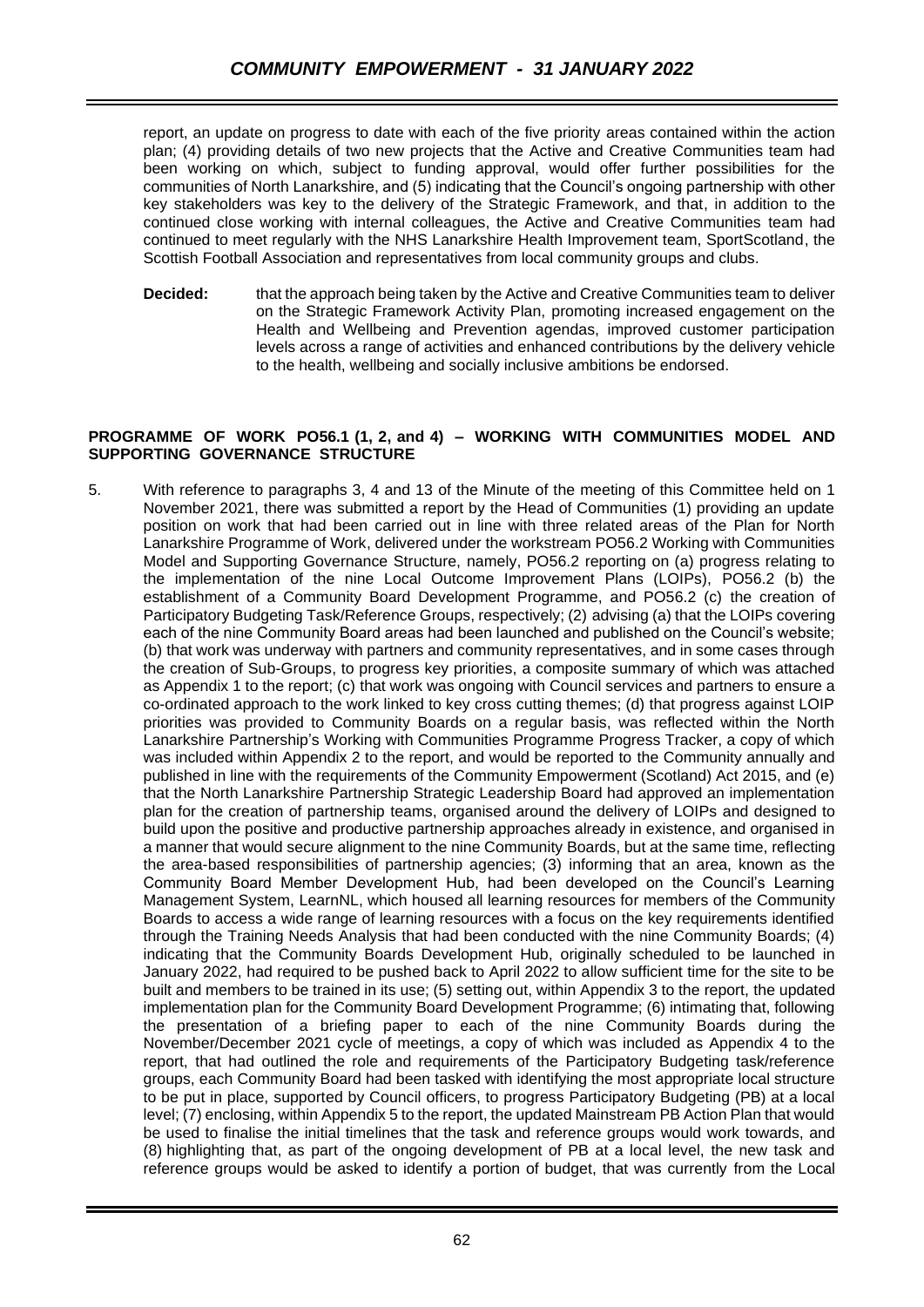Development Programme budget, to deliver a locality PB exercise that most suited the needs of their area focusing on local issues and LOIP priorities.

**Decided:** that the approach to date in respect of the Programme of Work areas PO56.2 (1, 2 and 4) Working With Communities Model and Supporting Governance Structure, as set out in section 2 of the report, be endorsed.

# **COMMUNITY BOARDS – LOCAL DEVELOPMENT PROGRAMME – UPDATE**

6. With reference to paragraph 7 of the Minute of the meeting of this Committee held on 1 November 2021, there was submitted a report by the Head of Communities providing an overview on the current status of the Community Boards Local Development Programme (LDP) projects previously approved, together with details of prioritisation and the timeline for delivery (1) outlining, within Appendix 1 to the report, the progress of projects supported through the LDP budget allocation for 2020/21 and fully delivered within that financial period; (2) setting out, within Appendix 2 to the report, projects previously approved by the Community Boards for support through the LDP budget allocation, subject to budget approval in future financial years, together with new projects proposed by local community groups that required approval in principle; (3) intimating that (a) a project proposal form had been produced that required completion by project proposers prior to any future projects being brought forward for approval at Committee and the Community Boards, and (b) proposal forms had been completed retrospectively for all currently approved projects to ensure feasibility, with local support and visibility prior to further progress; (4) advising that the Community Boards would play an increasingly influential role in the decision making processes around targeted use of resources to meet local need including identifying, agreeing and co-producing LDP funded projects going forward, and (5) informing that where there was a clear lack of local support, or emerging issues were identified that would prevent a project from being further developed and delivered, such projects would be deleted from the approved list for delivery, and a list of such projects would be retained for future reference and included in reports to Committee.

The Committee then heard the Community Partnership Manager, in supplement to the report, intimate that it was proposed that an element of the funding from each of the Community Boards Local Development Programme be reserved for partnership working with community planning partners, such as Police Scotland, the Scottish Fire and Rescue Service and NHS Lanarkshire, for partnership initiatives, with updates on the progress of these projects being reported to future meetings of the Committee.

### **Decided:**

- (1) that the potential projects set out in Appendix 2 to the report be approved in principle, and
- (2) that an element of the funding from each of the Community Board's Local Development Programme be reserved for partnership working with community planning partners, such as Police Scotland, the Scottish Fire and Rescue Service and NHS Lanarkshire, for partnership initiatives, with updates on the progress of these projects being reported to future meetings of the Committee.

### **CHALLENGE POVERTY WEEK – ACTIVITY AND COMMUNITY ENGAGEMENT EVALUATION REPORT**

7. There was submitted a report by the Head of Communities (1) advising of the Council's involvement in Challenge Poverty Week which had taken place from 4 to 10 October 2021; (2) intimating that the Week, which had been co-ordinated by the Poverty Alliance for the previous nine years, was an opportunity to highlight what was being done to address poverty and to commit to further action in the future through adjustments to the Council's Towards a Fairer North Lanarkshire – Tackling Poverty Strategy, and (3) highlighting, within the Appendices to the report, details of the activities and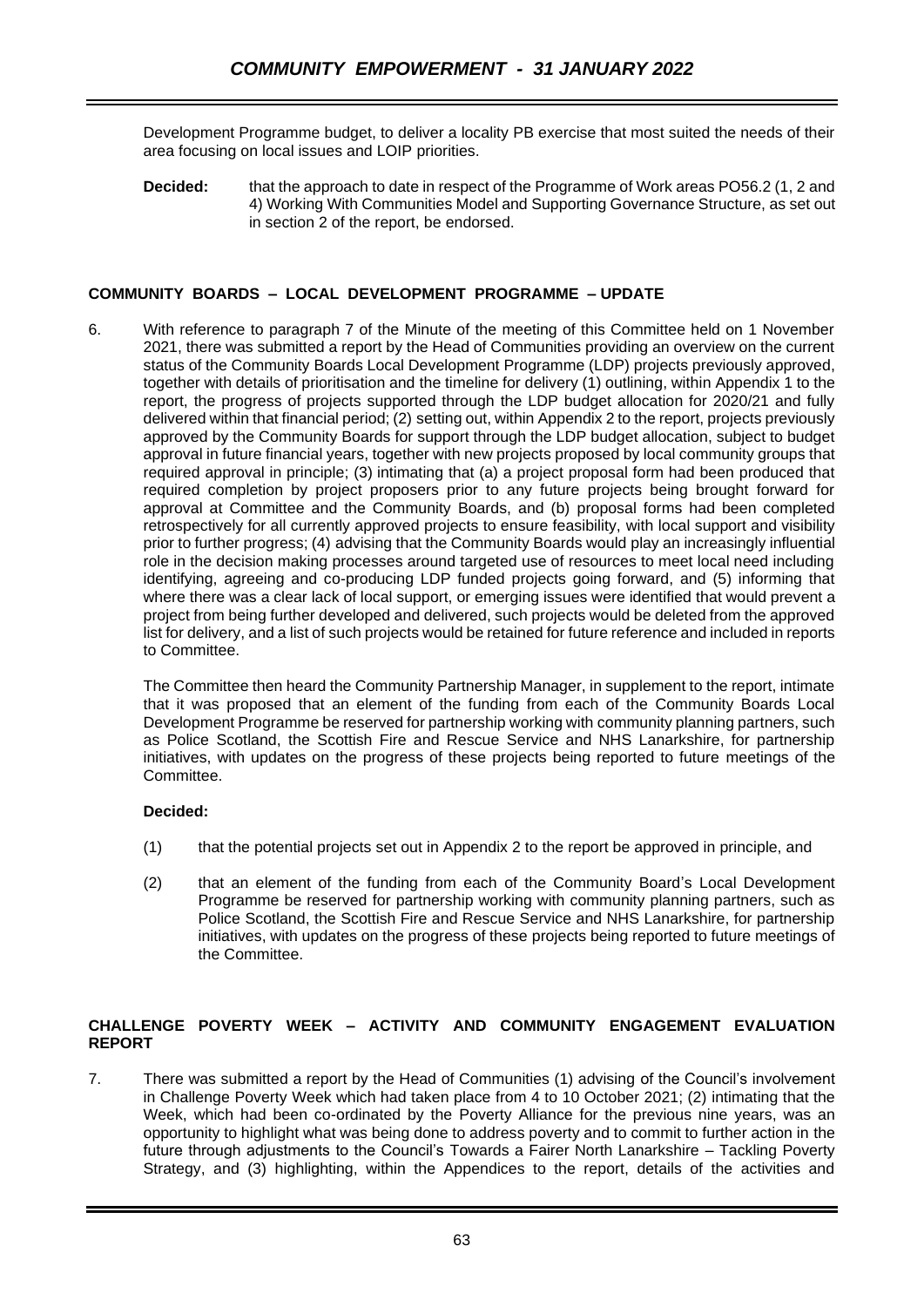community engagement opportunities that the Council and its partners had provided during Challenge Poverty Week, together with the feedback generated.

**Decided:** that the ongoing work to strengthen locality approaches to tackling poverty through the Local Outcome Improvement Plans be endorsed.

#### **STRENGTHENING THE DELIVERY OF LOCAL OUTCOME IMPROVEMENT PLANS THROUGH A COMMUNITY CONCORDAT**

8. There was submitted a report by the Head of Communities (1) advising (a) that in 2020, it had been agreed by the Chief Executives of North and South Lanarkshire Councils and NHS Lanarkshire, that it would be useful to develop a Community Concordat with communities, primarily facilitated through the Community and Voluntary Sector, to agree shared values and approaches to working together to improve lives through, for example, the effectiveness of North Lanarkshire's Local Outcome Improvement Plans (LOIPs) and their governance arrangements, and (b) that, following in-depth discussions regarding taking a pan-Lanarkshire approach, it had been agreed in Spring 2021 that the process of developing a Community Concordat should be undertaken separately through the respective North and South Community Planning Partnerships, however, progress was delayed due to continuing Covid-19 pressures; (2) indicating that the work to jointly develop and agree a Community Concordat between North Lanarkshire Partnership stakeholders aimed to establish shared values and approaches to empowering and investing in local communities to support more effective collaboration to improve local wellbeing, equality and sustainability and ensure effective delivery of the LOIPs; (3) setting out the proposed methodology, outcomes and timeline for the development of a Community Concordat in North Lanarkshire that would be overseen by the Council's Community Partnership Managers, with Voluntary Action North Lanarkshire (VANL) as the Third Sector Interface, hosting and managing the project as part of its intermediary support role for community planning and as an North Lanarkshire Partnership (NLP) partner, with delivery supported by members of NLP's Joint Locality Teams for each of the nine Community Board localities along with other key staff in NLP partner organisations including the Council's Community Champions, and (4) intimating that a one-off budget allocation of up to £60k had been identified within the Communities division for the 2021/22 financial year to fund the work, with the funding being added to the Council's current funding arrangements for VANL and progress being monitored through already established liaison mechanisms between the Council and VANL.

### **Decided:**

- (1) that the outline proposal, as set out in section 2 of the report, to develop a Community Concordat with communities, primarily facilitated through the Community and Voluntary Sector, to agree shared values and approaches to working together to improve lives through the effectiveness of North Lanarkshire's Local Outcome Improvement Plans (LOIPs) and their governance arrangements, be endorsed, and
- (2) that the allocation of up to £60k in 2021/22 to fund the work supporting the implementation of the work set out in the Council's Delivering for Communities report be endorsed.

**Councillor Cameron, prior to consideration of the following item of business, having declared a connection by virtue of being a Member of Utheo Limited, left the meeting during consideration of this item.**

**Councillor Linden, prior to consideration of the following item of business, having declared a connection by virtue of being a Director and Chair of the Board of Bellshill and Mossend YMCA, left the meeting during consideration of this item.**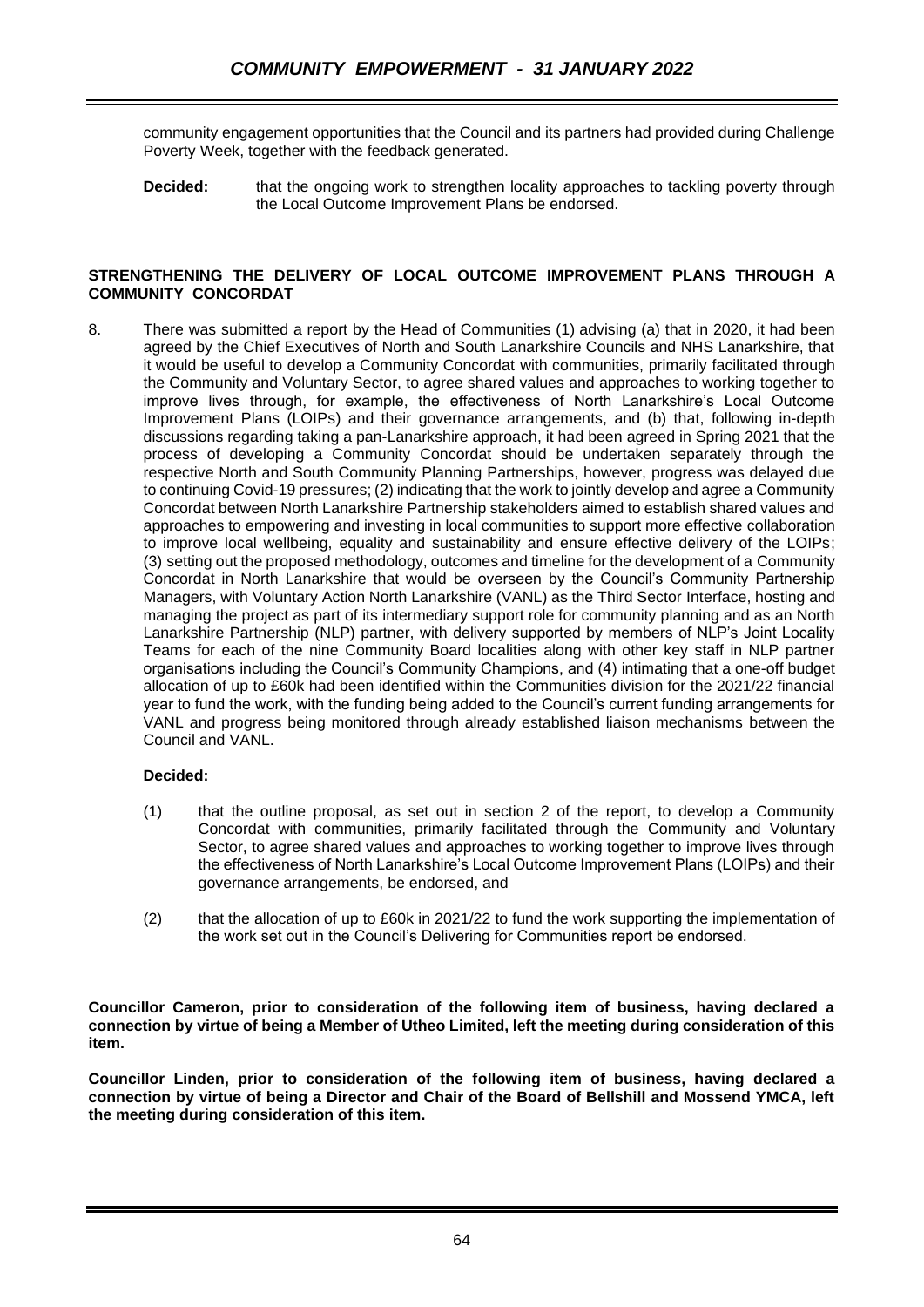# **GRANT AWARDS PROGRAMME 2022/23**

9. With reference to paragraph 5 of the Minute of the meeting of this Committee held on 26 May 2021, there was submitted a report by the Head of Communities (1) advising that the Grant Awards Programme sought to support community and voluntary organisations' contribution towards achieving outcomes included in the Plan for North Lanarkshire; (2) intimating (a) that the former Learning and Leisure Services Committee, at its meeting on 20 August 2013, had approved the arrangements for the introduction of the Grant Awards Programme, together with an associated scoring system against which all applications were assessed; (b) that the Council, at its meeting on 2 March 2021, had approved a Grant Awards Programme budget of £570,955 to support the 2021/22 programme, and (c) that it was assumed that a similar level of budget would be available for the 2022/23 programme; (3) providing, within section 2.6 of the report and Appendix 1 to the report, details of the organisations which had requested discretionary funding from the 2022/23 Grant Awards Programme, including ClubsportNL, together with recommendations for grant awards; (4) outlining, within section 2 of the report, updated guidance and criteria for the Grant Awards Programme that had been developed to reflect the priorities within the Plan for North Lanarkshire as well as the change in process for the allocation of funding based on scoring, and (5) proposing that an allocation of £6,470 from the 2021/22 Grant Awards Programme be awarded to the Lanarkshire Muslim Welfare Society.

# **Decided:**

- (1) that the funding recommendations for the 2022-2023 Grant Awards Programme as outlined in section 2.6 of the report and Appendix 1 to the report be approved;
- (2) that the updated guidance and criteria for the Grant Awards Programme to reflect the priorities within the Plan for North Lanarkshire as well as the change in the process for allocation of funding based on scoring as set out in section 2 of the report be endorsed;
- (3) that an allocation of £6,470 from the 2021/22 Grant Awards budget to the Lanarkshire Muslim Welfare Society be approved, and
- (4) that the nil awards for Banton and Kelvinhead Community Centre Association and Kilsyth Old People's Welfare Committee be reviewed, and reported back to Committee if it is subsequently recommended that these organisations should receive an award.

#### **PROGRAMME OF WORK PO84(6) – BUILDING COMMUNITY CAPACITY AND CAPABILITIES – PROGRESS REPORT ON THE IMPLEMENTATION OF A COMMISSIONING APPROACH (INITIAL PHASE)**

10. With reference to paragraph 10 of the Minute of the meeting of this Committee held on 26 May 2021, there was submitted a report by the Head of Communities (1) setting out, within Appendix 1 to the report, the Voluntary Action North Lanarkshire (VANL) draft Service Level Agreement (SLA) and Funding Agreement, which recognised the role of VANL in supporting and co-ordinating activity that enhanced the involvement and capacity of the community and voluntary sector, with the 2021/22 level of core funding for VANL of £191,550 having been retained for 2022/23; (2) intimating that the SLA for 2022/23 also reflected an additional one-off payment to VANL of £60,000 related to engagement and co-production with communities and partners to develop a Community Concordat; (3) outlining progress in terms of the work with community planning partners, in particular, VANL, towards securing a more sustainable approach to supporting and resourcing the community and voluntary sector in North Lanarkshire; (4) providing an update on the work to scope and assess the best approach to strategic investment in, and support to, the third sector to enable effective partnership work with the sector in delivering outcomes in line with the Plan for North Lanarkshire; (5) summarising proposals to further explore the development of an approach to supporting the community and voluntary sector that begins to test opportunities working towards a shift from a traditional grant making model to one that is built on co-production, community capacity building and local community assets and reflects the needs, aspirations and circumstances of local communities, and (6) proposing the formation of a short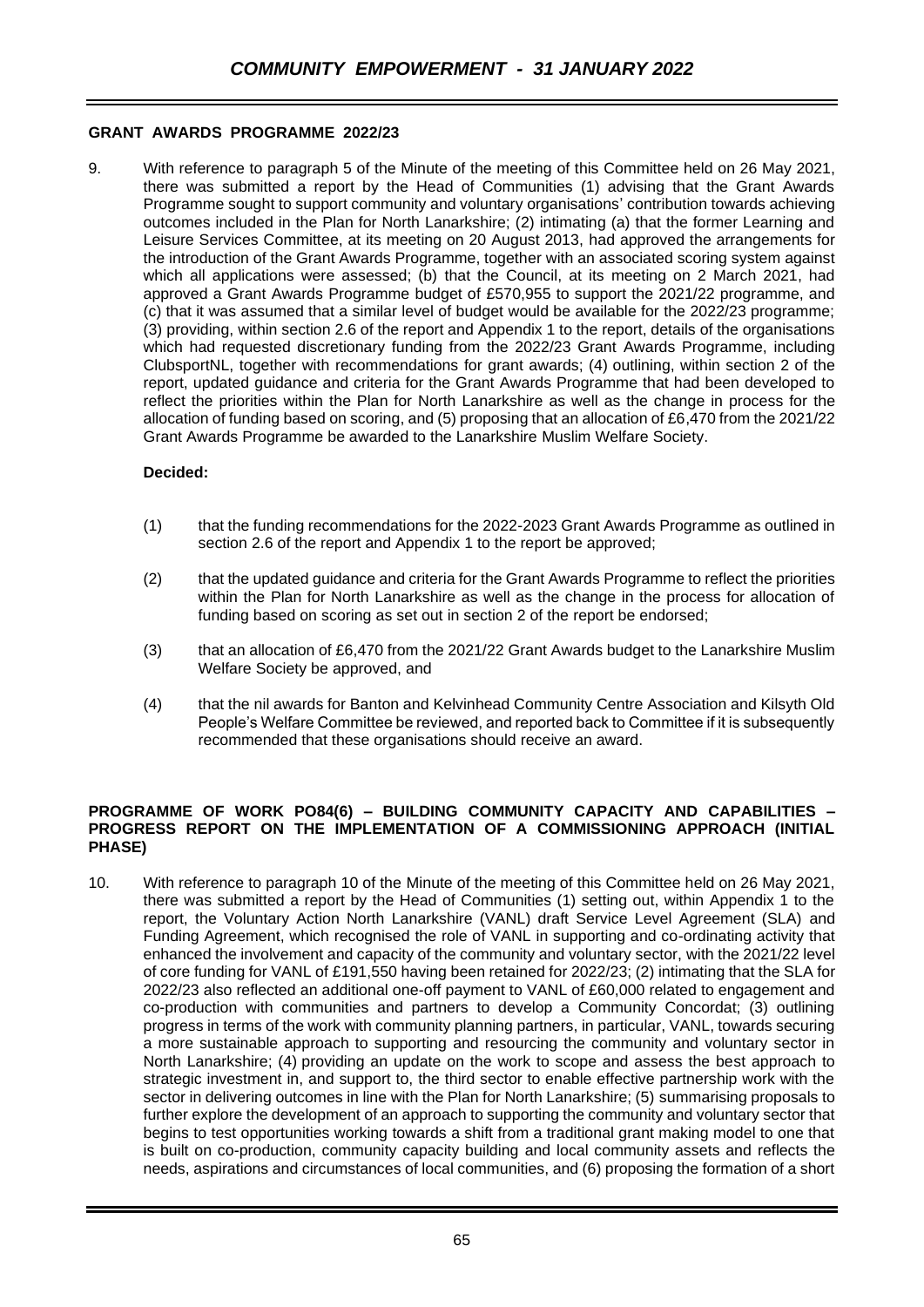life working group from across key services to progress the development of a corporate community wealth building statement to be embedded across several policy and strategy areas.

### **Decided:**

- (1) that the identified key areas of work contributing to the development of a more sustainable model for supporting the community and voluntary sector in North Lanarkshire be endorsed;
- (2) that the plans to further scope out opportunities to test approaches to funding and resourcing as outlined in section 2.4 of the report be endorsed, and
- (3) that the proposals to develop a corporate Community Wealth Building Statement be endorsed.

### **YOUNG SCOT SERVICES IN NORTH LANARKSHIRE**

11. With reference to paragraph 2 of the Minute of the meeting of this Committee held on 26 May 2021, there was submitted a report by the Head of Communities (1) providing an update on the development and implementation of Young Scot services in North Lanarkshire in line with the North Lanarkshire Youth Work Interim Recovery and Renewal Plan 2020-22; (2) advising (a) that a range of digital services had been delivered within North Lanarkshire via the Young Scot National Entitlement Card and Young Scot on-line platform; (b) that the services had been designed to engage young people and support them in their daily lives by providing information and access to opportunities and services, locally and nationally, and (c) that utilising the Young Scot smart card and the services linked to the on-line platform had enhanced the Council's ability to deliver digital services directly to the 11 to 25 year old age group, in line with the DigitalNL transformation programme; (3) informing (a) that there had been over 29,977 page views of the national Young Scot website from North Lanarkshire residents, as well as 657 views of the dedicated North Lanarkshire pages between March and September 2021, which was a steady increase on the previous period; (b) that, in addition to 132 young people having participated in an on-line Young Scot survey, young people had also responded to the Lockdown Lowdown series of surveys which had gathered the views of young people during lockdown and the varying restrictions, with almost 300 responses having been received from a good geographical spread of young people based across North Lanarkshire, and (c) that the Young Scot web pages had not only been used by young people, but also by staff members to signpost young people to relevant information, with a recent example of the innovative use of the resources being the creation of a QR code by detached youth workers which provided a direct link to the Young Scot website, so that when they met young people out and about, they could quickly enable them to access the information that they needed on any given subject via mobile phone or hand-held device; (4) indicating that figures gathered at the end of September 2021 had shown that 59,220 young people in North Lanarkshire had a Young Scot card, equating to 98% of the estimated population of 11 to 25 year olds, which was one of the highest uptake rates in Scotland, and was a 2% increase compared with September 2020; (5) highlighting that, in addition to receiving a Young Scot card, 2,767 young people in North Lanarkshire had also signed up to become Young Scot members, which gave them access to Young Scot Rewards, on-line discounts, and bespoke and targeted entitlement packages; (6) providing details of the #YSCarers and #YSAttain targeted entitlement packages available via the Young Scot membership; (7) intimating that the Young Scot on-line platform and card had been utilised to engage young people in democratic processes such as Participatory Budgeting or on-line voting, with over 8,000 young people from North Lanarkshire recently using their Young Scot card number to cast their vote in the Scottish Youth Parliament elections, which resulted in North Lanarkshire once again enjoying the highest turnout in Scotland; (8) outlining that in North Lanarkshire free bus travel, using the Young Scot card, had been provided on First Bus services to members of the #YSAttain pilot project for almost two years, with the close and well established partnership with Young Scot meaning that the Council was in an excellent position to continue to build on the services that could be provided via the Young Scot card and capitalise on the anticipated popularity of the free bus travel scheme that would see all under 22 year olds receive free bus travel across Scotland on all bus services using their Young Scot card as of 31 January 2022, and (9) summarising details of the relatively new Young Scot Schools programme which helped schools make sure that learners had full access to the Young Scot Entitlement Card alongside the digital website information, discounts, volunteering opportunities and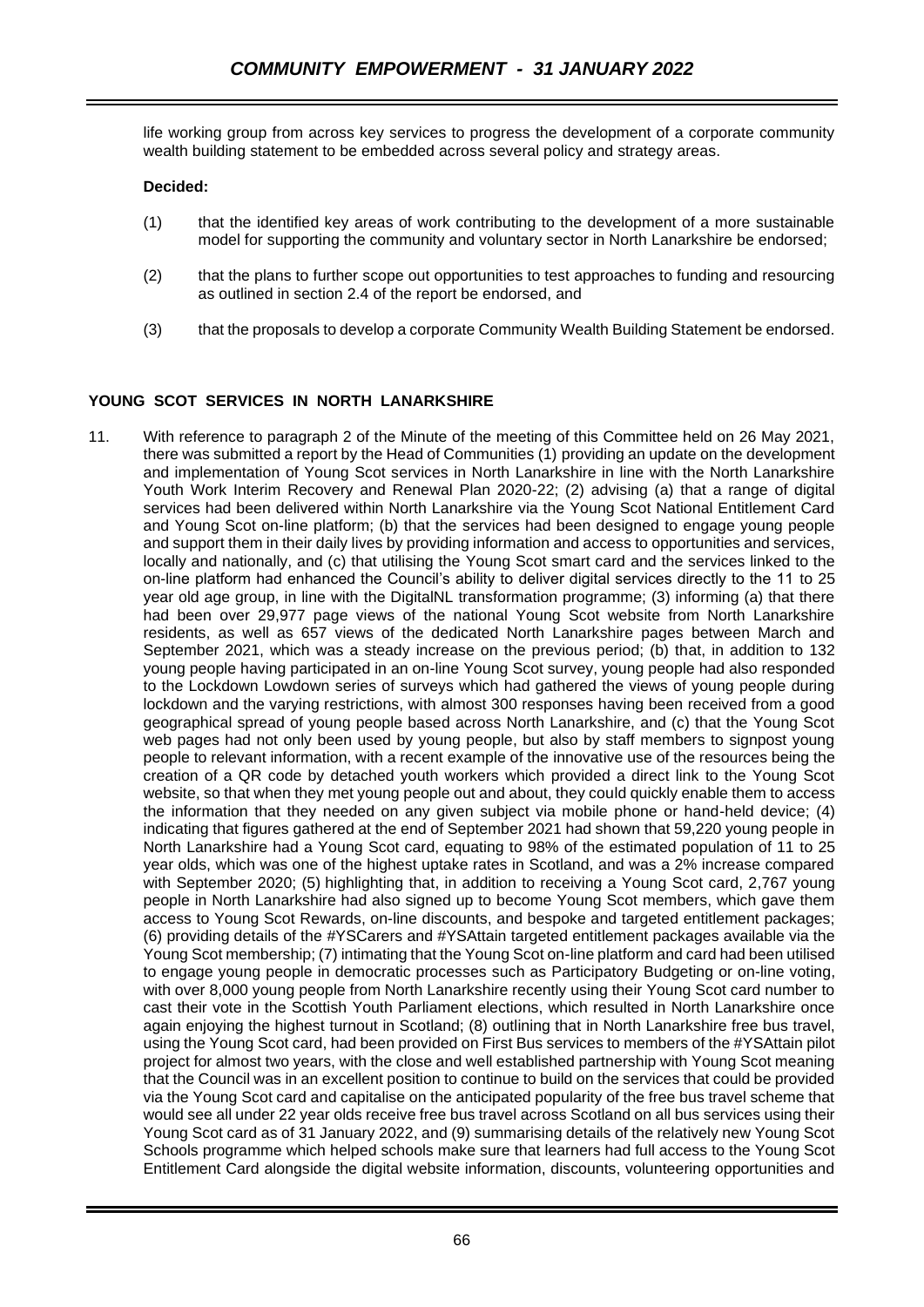enhanced entitlements, as well as helping schools to create strong links with educational outcomes, policies and procedures, such as, the National Performance Framework, Curriculum for Excellence, and the United Nations Convention on the Rights of the Child.

The Committee then heard the Community Learning, Development and Resources Manager, in supplement to the report, inform that at the annual National Youth Link Awards on 1 June 2022 (1) Kirstin Thomson, Development Officer (Information and Engagement) and the young people she had been working with had been shortlisted for an award for the Climate Change work that they had been undertaking; (2) the Youth Work Team had been shortlisted in the Team of the Year category, and (3) June Ford, Youthwork Manager, had been shortlisted in the Inspirational Youth Work Leader of the Year category.

**Decided:** that the approach set out in section 2 of the report and the associated Appendices be endorsed.

# **CAMPSIES GRANT AWARD PROGRAMME**

12. With reference to paragraph 8 of the Minute of the meeting of this Committee held on 1 November 2021, there was submitted a report by the Head of Communities (1) providing, within Appendix 1 to the report, a progress update on the nine organisations that had been approved for Round One funding from the Campsies Grant Award Programme; (2) advising that all organisations had been notified regarding the outcome of Round Two applications, with feedback and further guidance having been offered to organisations whose applications had been unsuccessful; (3) setting out, within Appendix 2 to the report, the 23 organisations that had been recommended for approval in principle for funding from the second round of the Campsies Grant Award Programme, together with details of the new 1% reduction in grant award values for each organisation, to achieve a balanced budget; (4) informing that all successful organisations had been contacted to discuss the next steps, including confirmation of any conditions that required to be satisfied; (5) outlining, within Appendix 3 to the report, the commitments for both rounds of the Campsies Grant Award Programme, and (6) intimating (a) that an updated funding agreement had been prepared that would be applied to all organisations awarded £5,000 or more, and which required to be accepted and signed off by organisations before funding was released, and (b) that the funding agreement would be issued with a Table of Performance measures that each organisation was required to complete for performance and expenditure reporting purposes on a quarterly basis.

### **Decided:**

- (1) that the funding agreement included within Appendix 4 to the report, which will be issued to all organisations in receipt of a funding award, be endorsed, and
- (2) that the performance measures, as set out in Appendix 5 to the report, which will be issued to each organisation for completion for reporting and monitoring purposes, be endorsed.

### **COMMUNITY BOARDS – CYCLE 6**

13. With reference to paragraph 6 of the Minute of the meeting of this Committee held on 1 November 2021, there was submitted a report by the Head of Communities (1) advising that the sixth cycle of Community Board meetings had taken place during November and December 2021, with attendance reflecting a good mix of partners, Elected Members, community groups and local people; (2) highlighting that the Cycle 6 Board meetings had seen a continued involvement from seldom heard voices, including, Who Cares? Scotland, the Voice of Experience Forum, NL Disability Access Forum, and Lanarkshire Muslim Women and Families Alliance, as well as an increase in the level of youth representation having been noted at some of the Board meetings; (3) outlining the range of agenda items that had been put forward by community groups and organisations in advance of Board meetings; (4) listing the Cycle 7 dates for the Community Boards that were to be held during February